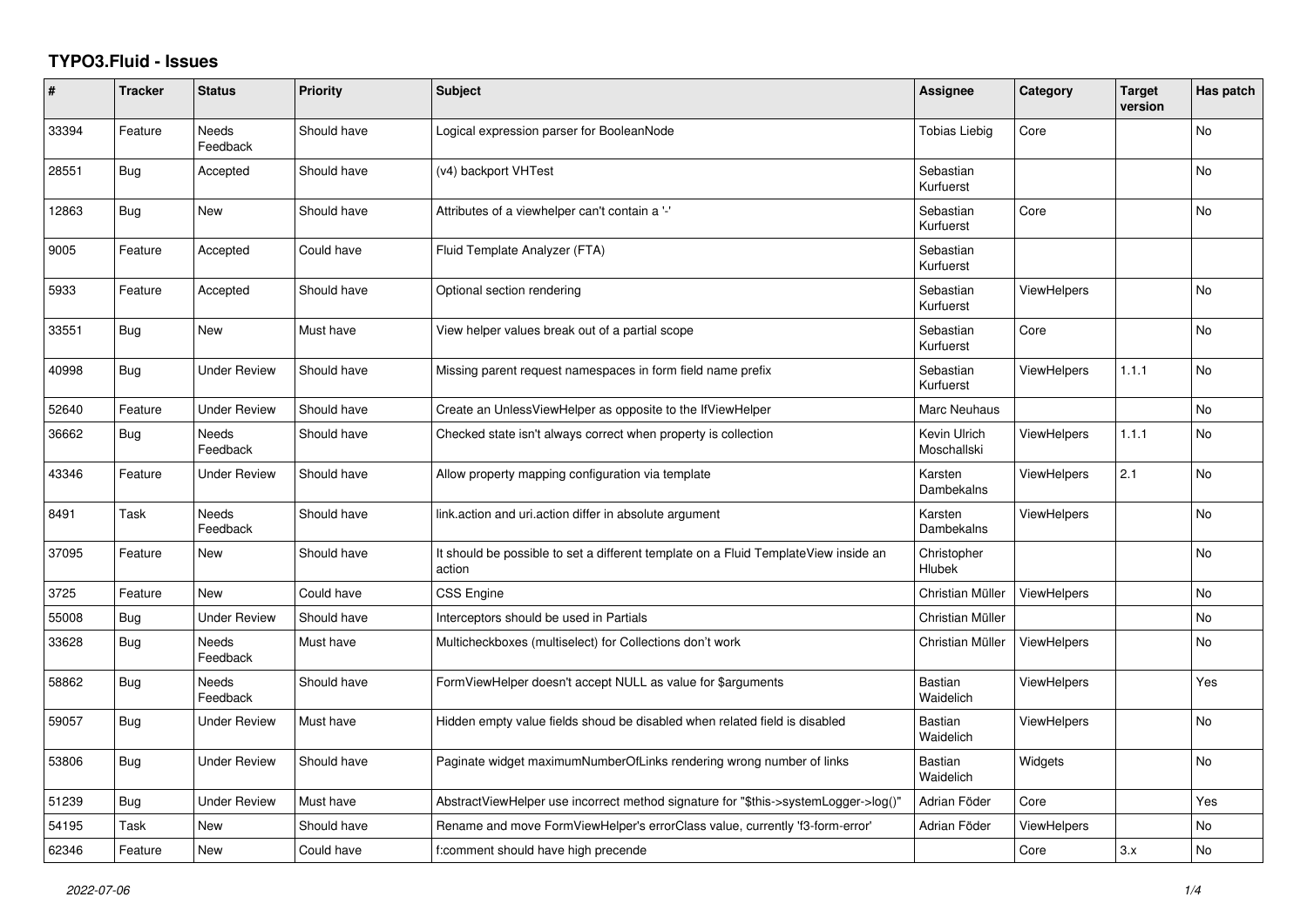| #     | <b>Tracker</b> | <b>Status</b>       | <b>Priority</b>      | Subject                                                                                                     | <b>Assignee</b> | Category           | <b>Target</b><br>version | Has patch                    |
|-------|----------------|---------------------|----------------------|-------------------------------------------------------------------------------------------------------------|-----------------|--------------------|--------------------------|------------------------------|
| 44234 | Bug            | <b>Under Review</b> | Should have          | selectViewHelper's sorting does not respect locale collation                                                |                 | ViewHelpers        | 2.1                      | No                           |
| 46289 | Bug            | Needs<br>Feedback   | Should have          | Enable Escaping Interceptor in XML request format                                                           |                 | View               | 2.0.1                    | No                           |
| 45384 | Bug            | New                 | Must have            | Persisted entity object in widget-configuration cannot be deserialized (after reload)                       |                 | Widgets            | 2.0.1                    | No                           |
| 28554 | Bug            | New                 | Should have          | (v4) implement feature flag to disable caching                                                              |                 |                    |                          | No                           |
| 28550 | <b>Bug</b>     | New                 | Should have          | (v4) make widgets cacheable, i.e. not implement childnodeaccess interface                                   |                 |                    |                          | No.                          |
| 28552 | Bug            | New                 | Should have          | (v5) write ViewHelper test for compiled run; adjust functional test to do two passes<br>(uncached & cached) |                 |                    |                          | No                           |
| 46257 | Feature        | <b>Under Review</b> | Should have          | Add escape sequence support for Fluid                                                                       |                 | Core               |                          | No                           |
| 60003 | Feature        | New                 | Should have          | Add required-Attribute to f:form.password                                                                   |                 | <b>ViewHelpers</b> |                          | No                           |
| 40081 | Feature        | New                 | Should have          | Allow assigned variables as keys in arrays                                                                  |                 |                    |                          | No                           |
| 36410 | Feature        | New                 | Should have          | Allow templates to send arguments back to layout                                                            |                 | ViewHelpers        |                          | No                           |
| 48355 | Feature        | New                 | Could have           | Assign output of viewhelper to template variable for further processing.                                    |                 |                    |                          |                              |
| 46545 | Feature        | New                 | Should have          | Better support for arrays in options of SelectViewHelper                                                    |                 |                    |                          | No                           |
| 9950  | Task           | New                 | Should have          | Binding to nested arrays impossible for form-elements                                                       |                 | <b>ViewHelpers</b> |                          |                              |
| 3291  | Feature        | Needs<br>Feedback   | Should have          | Cacheable viewhelpers                                                                                       |                 |                    |                          | No                           |
| 60181 | Feature        | New                 | Could have           | Caching mechanism for Fluid Views/Templates                                                                 |                 | View               |                          | No                           |
| 38130 | Feature        | New                 | Should have          | Checkboxes and multiple select fields should have an assignable default value                               |                 |                    |                          | No                           |
| 26664 | Task           | New                 | Won't have this time | Clean up Form ViewHelpers                                                                                   |                 | ViewHelpers        |                          | No                           |
| 7608  | Feature        | New                 | Could have           | Configurable shorthand/object accessor delimiters                                                           |                 | Core               |                          | Yes                          |
| 30937 | Bug            | New                 | Should have          | CropViewHelper stringToTruncate can't be supplied so it can't be easily extended                            |                 | ViewHelpers        |                          | Yes                          |
| 54284 | Bug            | New                 | Should have          | Default Option for Switch/Case VH                                                                           |                 | ViewHelpers        |                          | No                           |
| 1907  | Feature        | New                 | Could have           | Default values for view helpers based on context                                                            |                 | Core               |                          |                              |
| 45345 | Feature        | Needs<br>Feedback   | Should have          | Easy to use comments for fluid that won't show in output                                                    |                 |                    |                          |                              |
| 13045 | Bug            | New                 | Should have          | Entity decode of strings are different between if-conditions and output of variable                         |                 |                    |                          |                              |
| 52536 | <b>Bug</b>     | <b>Under Review</b> | Should have          | Errorclass not set if no property-attribute set                                                             |                 |                    |                          |                              |
| 45153 | Feature        | New                 | Should have          | f:be.menus.actionMenuItem - Detection of the current select option is insufficient                          |                 |                    |                          | $\operatorname{\mathsf{No}}$ |
| 49600 | <b>Bug</b>     | New                 | Should have          | f:form tag shown as a HTML on frontend                                                                      |                 | ViewHelpers        |                          | No                           |
| 58921 | <b>Bug</b>     | New                 | Should have          | f:form.* VHs crash if NOT inside f:form but followed by f:form                                              |                 |                    |                          | No                           |
| 31955 | Feature        | New                 | Should have          | f:uri.widget                                                                                                |                 | Widgets            |                          | No                           |
| 37619 | Bug            | New                 | Should have          | Fatal Error when using variable in name attribute of Section ViewHelper                                     |                 | ViewHelpers        |                          | No                           |
| 10472 | Feature        | New                 | Could have           | Fluid Standalone distribution                                                                               |                 | Core               |                          | No                           |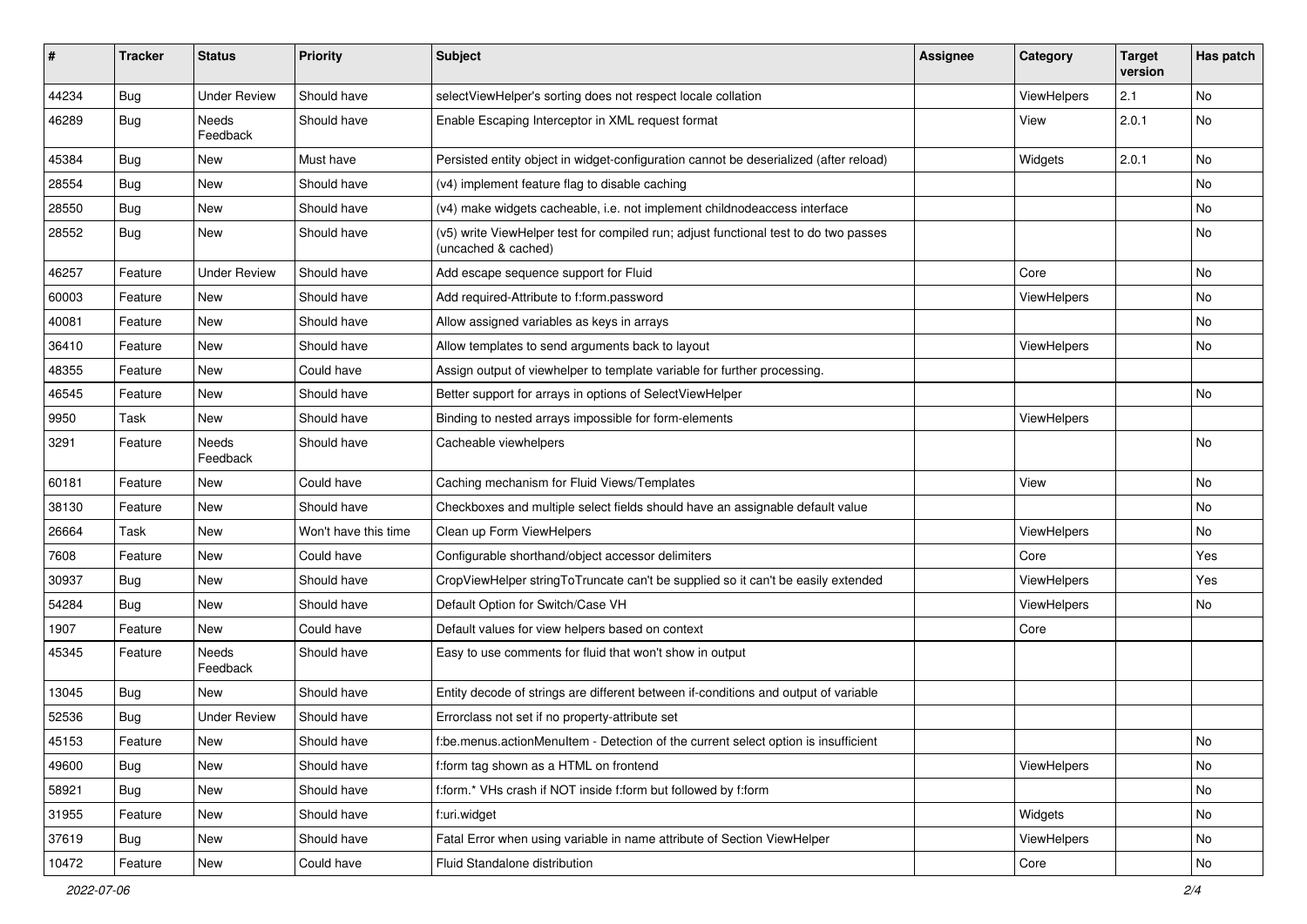| #     | <b>Tracker</b> | <b>Status</b>       | <b>Priority</b>      | Subject                                                                                              | <b>Assignee</b> | Category    | <b>Target</b><br>version | Has patch |
|-------|----------------|---------------------|----------------------|------------------------------------------------------------------------------------------------------|-----------------|-------------|--------------------------|-----------|
| 49038 | Bug            | New                 | Must have            | form.select does not select the first item if prependOptionValue is used                             |                 |             |                          | <b>No</b> |
| 8648  | Bug            | New                 | Should have          | format.crop ViewHelper should support all features of the crop stdWrap function                      |                 | ViewHelpers |                          | No        |
| 58983 | Bug            | New                 | Should have          | format.date does not respect linebreaks and throws exception                                         |                 |             |                          | No        |
| 47669 | Task           | New                 | Should have          | FormViewHelper does not define the default request method                                            |                 |             |                          | <b>No</b> |
| 5636  | Task           | <b>Under Review</b> | Must have            | Form_RadioViewHelper and CheckBoxViewHelper miss check for existing object<br>before it is accessed. |                 |             |                          | No        |
| 45394 | Task           | New                 | Should have          | Forwardport Unit test for standalone view                                                            |                 | View        |                          | No        |
| 32035 | Task           | New                 | Should have          | Improve fluid error messages                                                                         |                 | Core        |                          | Yes       |
| 4704  | Feature        | New                 | Should have          | Improve parsing exception messages                                                                   |                 | Core        |                          |           |
| 28553 | Bug            | New                 | Should have          | improve XHProf test setup                                                                            |                 |             |                          | No        |
| 56237 | Task           | New                 | Should have          | in-line (Condition) View Helpers should not evaluate on parsing                                      |                 |             |                          | No        |
| 57885 | Bug            | New                 | Must have            | Inputs are cleared from a second form if the first form produced a vallidation error                 |                 |             |                          | No        |
| 51100 | Feature        | New                 | Must have            | Links with absolute URI should have the option of URI Scheme                                         |                 | ViewHelpers |                          | No        |
| 27607 | Bug            | <b>New</b>          | Must have            | Make Fluid comparisons work when first element is STRING, second is NULL.                            |                 | Core        |                          | <b>No</b> |
| 26658 | Task           | New                 | Won't have this time | Make Form ViewHelpers consistent                                                                     |                 | ViewHelpers |                          | No        |
| 30555 | Feature        | New                 | Could have           | Make TagBuilder more extensible                                                                      |                 | Core        |                          | No        |
| 28549 | Bug            | New                 | Should have          | make widgets cacheable, i.e. not implement childnodeaccess interface                                 |                 |             |                          | No        |
| 42397 | Feature        | New                 | Should have          | Missing viewhelper for general links                                                                 |                 |             |                          | No        |
| 40064 | Bug            | New                 | Must have            | Multiselect is not getting persisted                                                                 |                 | ViewHelpers |                          | No        |
| 36559 | Feature        | New                 | Could have           | New widget progress bar                                                                              |                 |             |                          | Yes       |
| 60271 | Feature        | <b>New</b>          | Should have          | Paginate viewhelper, should also support arrays                                                      |                 |             |                          | No        |
| 36655 | Bug            | New                 | Should have          | <b>Pagination Links</b>                                                                              |                 | Widgets     |                          | No        |
| 34682 | Bug            | <b>Under Review</b> | Should have          | Radio Button missing checked on validation error                                                     |                 | ViewHelpers |                          | No        |
| 39936 | Feature        | New                 | Should have          | registerTagAttribute should handle default values                                                    |                 | ViewHelpers |                          | No        |
| 42743 | Task           | New                 | Should have          | Remove inline style for hidden form fields                                                           |                 |             |                          | No        |
| 43071 | Task           | New                 | Should have          | Remove TOKENS for adding fallback teplates in B                                                      |                 |             |                          | No        |
| 43072 | Task           | New                 | Should have          | Remove TOKENS for adding templates fallback in Backporter                                            |                 | View        |                          | No        |
| 38369 | <b>Bug</b>     | New                 | Must have            | Resource ViewHelpers should not fall back to request package                                         |                 | View        |                          | No        |
| 33215 | Feature        | New                 | Should have          | RFC: Dynamic values in ObjectAccess paths                                                            |                 |             |                          | No        |
| 39990 | <b>Bug</b>     | New                 | Should have          | Same form twice in one template: hidden fields for empty values are only rendered<br>once            |                 | Core        |                          | No        |
| 8989  | Feature        | Needs<br>Feedback   | Could have           | Search path for fluid template files                                                                 |                 | View        |                          | No        |